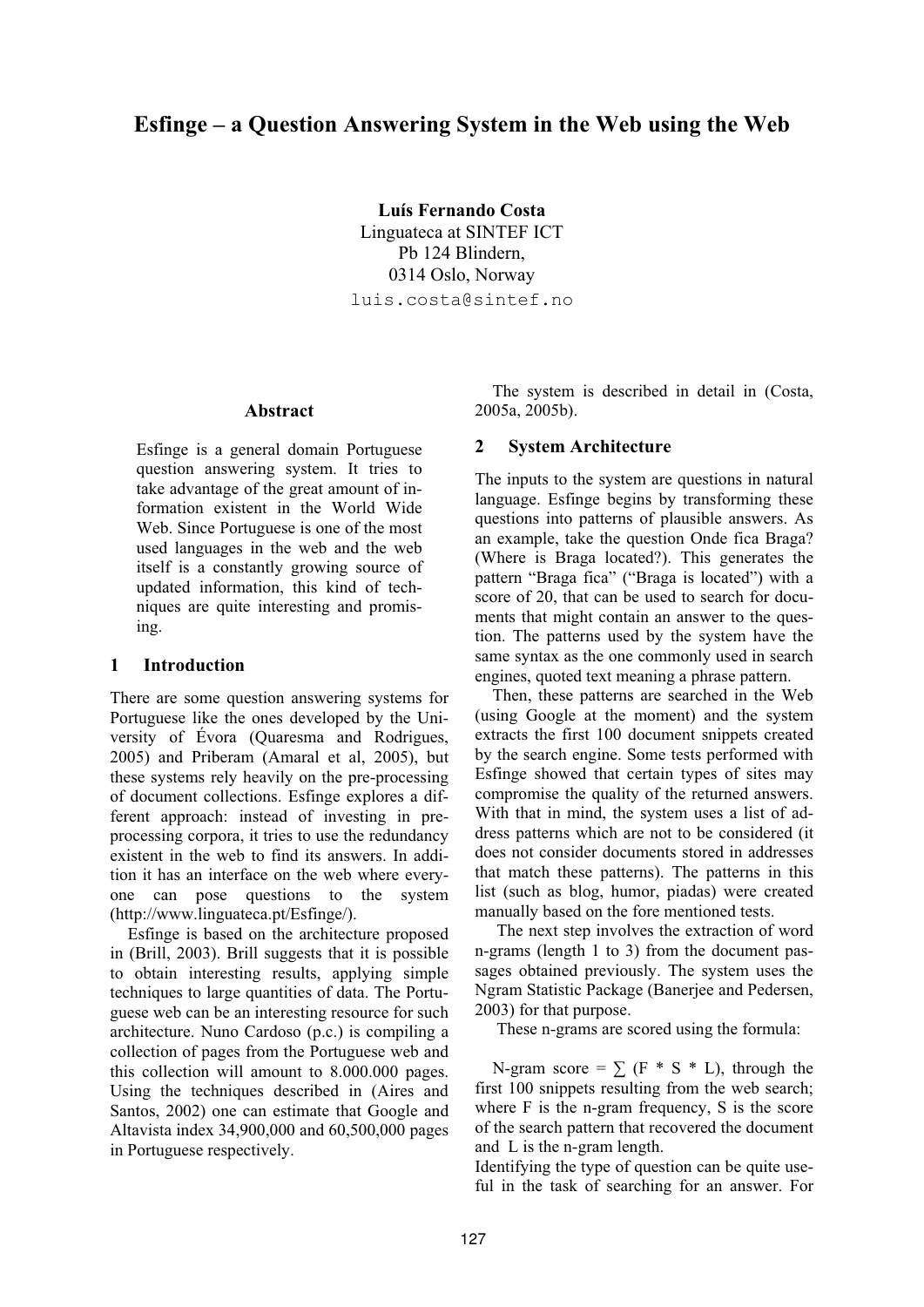example a question beginning with *When* suggests that most likely the answer will be a date. Esfinge has a module that uses the named entity recognition (NER) system SIEMES to detect specific types of answers. This NER system detects and classifies named entities in a wide range of categories (Sarmento, submitted). Esfinge used a sub-set of these categories, namely Human, Country, Settlement (including cities, villages, etc), Geographical Locations (locations with no political entailment, like for example Africa), Date and Quantity. When the type of question leads to one or more of those named entity categories, the 200 best scored word ngrams from the previous modules are submitted to SIEMES. The results from the NER system are then analysed in order to check whether it recognizes named entities classified as one of the desired categories. If such named entities are recognized, their position in the ranking of possible answers is pushed to the top (and they will skip the filter "Interesting PoS" described ahead).

In the next module the list of possible answers (by ranking order) is submitted to several filters:

- A filter that discards words contained in the questions. Ex: the answer Eslováquia is not desired for the question Qual é a capital da Eslováquia? (What is the capital of Slovakia?) and should be discarded.
- A filter that rejects answers included in a list of "undesired answers". This list includes very frequent words that do not answer questions alone (like pessoas/persons, nova/new, lugar/place, grandes/big, exemplo/example). It was built with the help of Esfinge log (which records all the answers analysed by the system). Later some other answers were added to this list, as a result of tests performed with the system. The list includes now 92 entries.
- A filter that uses the morphological analyzer jspell (Simões and Almeida, 2002) to check the PoS of the various tokens in each answer. This filter rejects the answers whose first and last answer are not common or proper nouns, adjectives or numbers. Using this simple technique it is possible to discard incomplete answers beginning or ending with prepositions or interjections for example.

Figure 1 describes the algorithm steps related to named entity recognition/classification in the ngrams and n-gram filtering.



Figure 1. Named entity recognition/classification and filtering in the n-grams

The final answers of the system are the best scored candidate answers that manage to go through all the previously described filters. There is a final step in the algorithm where the system searches for longer answers. These are answers that include one of the best candidate answers and also pass all the filters. For example, the best scored answer for the question *Who is the British prime minister?* might be just *Tony*. However, if the system manages to recover the n-gram *Tony Blair* and this n-gram also passes all the filters, it will be the returned answer.

Figure 2 gives an overview of the several steps of the question answering algorithm.



Figure 2. The architecture of Esfinge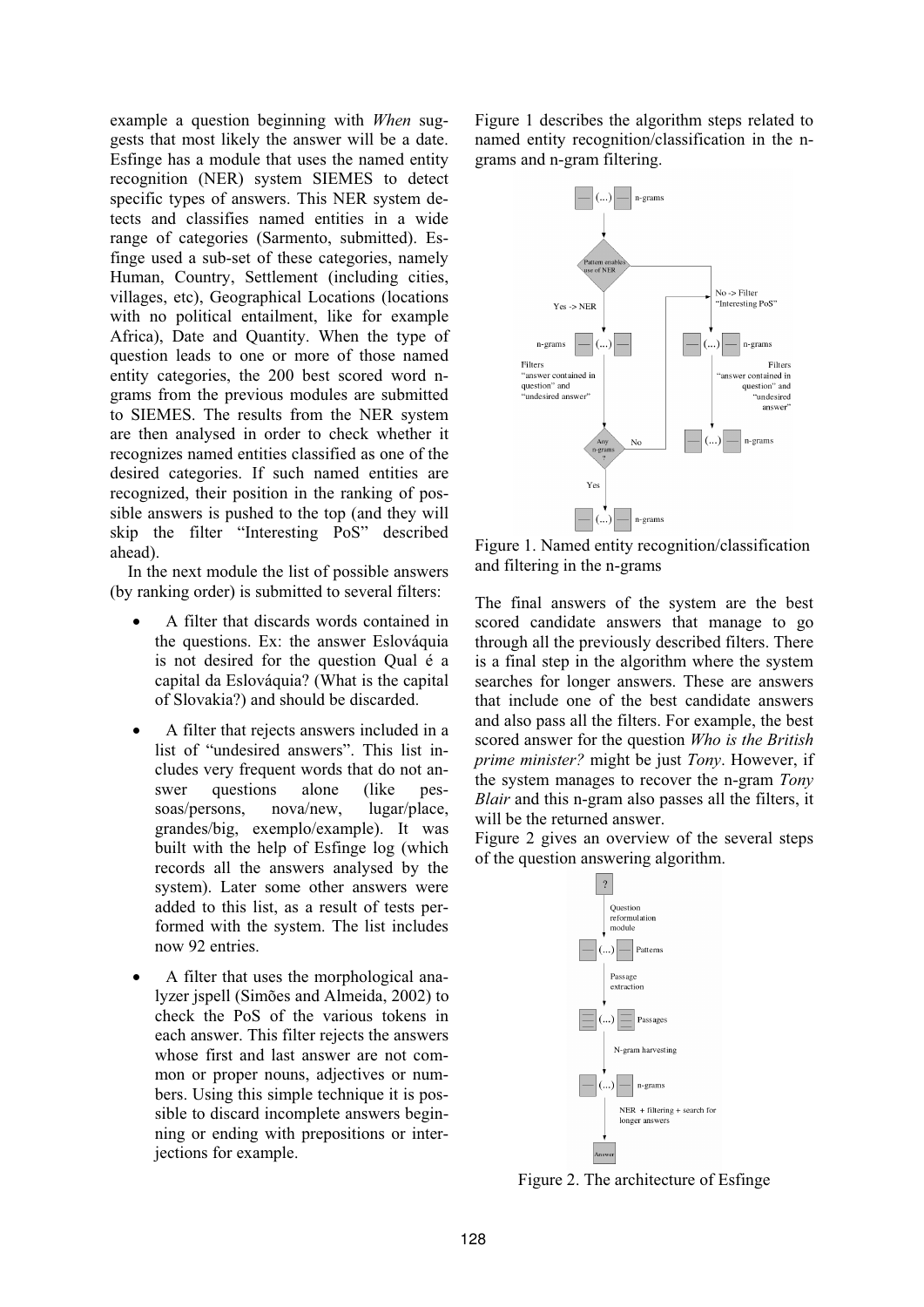Figure 3 shows how the system returns the results. Each answer is followed by some passages of documents from where the answers were extracted. Clicking on a passage, the user navigates to the document from which the passage was extracted. This enables the user to check whether the answer is appropriate or to find more information related to the formulated question.

#### Resposta(s) do Esfinge

| Mon Dec 5 23:46:26 CET 2005                                                                                                                                                                               |  |  |  |  |
|-----------------------------------------------------------------------------------------------------------------------------------------------------------------------------------------------------------|--|--|--|--|
| Pergunta: Quem é o presidente da Rússia?                                                                                                                                                                  |  |  |  |  |
| Vladimir Putin                                                                                                                                                                                            |  |  |  |  |
| Putin diz que fim da URSS foi "enorme tragdia" - Mundo Moscou - O presidente da Rssia e candidato<br>reeleio. Vladimir Putin, disse num discurso de campanha que O fim da Unio Sovitica foi uma tragdia   |  |  |  |  |
| Na Rssia, maior adversrio de Putin o eleitor ausente Bruno Garcez/Especial da BBC Brasil Direto de<br>Moscou, Rssia O presidente da Rssia e candidato reeleio. Vladimir Putin, foi a televiso apelar para |  |  |  |  |
| Pravda RU Federao Russa Na Chechnia nas eleies gonhou o partido pro-Kremlin Rssia Unida<br>Segundo as palavras do presidente do pas Vladimir Putin i o caminho da                                         |  |  |  |  |
| Perquitas, comentários e sugestões                                                                                                                                                                        |  |  |  |  |

#### Figure 3. Esfinge answers to the question "Who is the Russian president?"

At the moment, Esfinge is installed in a Pentium 4 – 2.4 GHz machine running Red Hat Linux 9, with 1 GB of RAM memory and it can take from one to two minutes to answer a question.

Figure 4 shows the modules and data flow in the QA system. The external modules are represented as white boxes, while the modules specifically developed for the QA system are represented as grey boxes.



Figure 4. Modules and data flow

#### **3 Results**

In order to measure the evolution and the performance of the different techniques used, Esfinge participated in the QA task at CLEF in 2004 and 2005 (Vallin et al, 2005).

In this task the participants receive 200 questions prepared by the organization and a document collection. The systems are then supposed to return the answers to each question, indicating also the documents that support each of the answers. The questions are mainly factoid (ex: *Who is the president of South Africa?*), but there are also some definitions (ex: *Who is Angelina Jolie?*).

Esfinge needed some extra features to participate in the QA task at CLEF. While in its original version, the document retrieval task was left to Google, in CLEF it is necessary to search in the CLEF document collection in order to return the documents supporting the answers. For that purpose this document collection was encoded with CQP (Christ et al, 1999) and a document retrieval module was added to the system.

Two different strategies were tested. In the first one, the system searched the answers in the Web and used the CLEF document collection to confirm these answers. In the second experiment, Esfinge searched the answers in the CLEF document collection only.

Table 1 presents the results obtained by Esfinge at CLEF 2004 and 2005. Due to these participations some errors were detected and corrected. The table also includes the results obtained by the current version of the system with the CLEF questions in 2004 and 2005, as well as the results of the best system (U. Amsterdam) and the best system for Portuguese (University of Évora) in 2004 and 2005 (where Priberam's system for Portuguese got the best results among all the systems).

|                     | System           | Number    | Number $(\% )$ |
|---------------------|------------------|-----------|----------------|
|                     |                  | of        | of exact       |
|                     |                  | questions | answers        |
| <b>CLEF</b><br>2004 | Esfinge          | 199       | 30(15%)        |
|                     | Esfinge (current | 199       | 55 (28%)       |
|                     | version)         |           |                |
|                     | Best system for  | 199       | 56 (28%)       |
|                     | Portuguese       |           |                |
|                     | Best system      | 200       | 91(46%)        |
| <b>CLEF</b><br>2005 | Esfinge          | 200       | 48 (24%)       |
|                     | Esfinge (current | 200       | 61(31%)        |
|                     | version)         |           |                |
|                     | Best system      | 200       | 129(65%)       |

Table 1. Results at CLEF 2004 and 2005

We tried to investigate whether CLEF questions are the most appropriate to evaluate a system like Esfinge. With that intention 20 questions were picked randomly and Google was queried to check whether it was possible to find answers in the first 100 returned snippets. For 5 of the questions no answers were found, there were few occurrences of the right answer (3 or less) for 8 of the questions and for only 7 of the questions there was some redundancy (4 or more right an